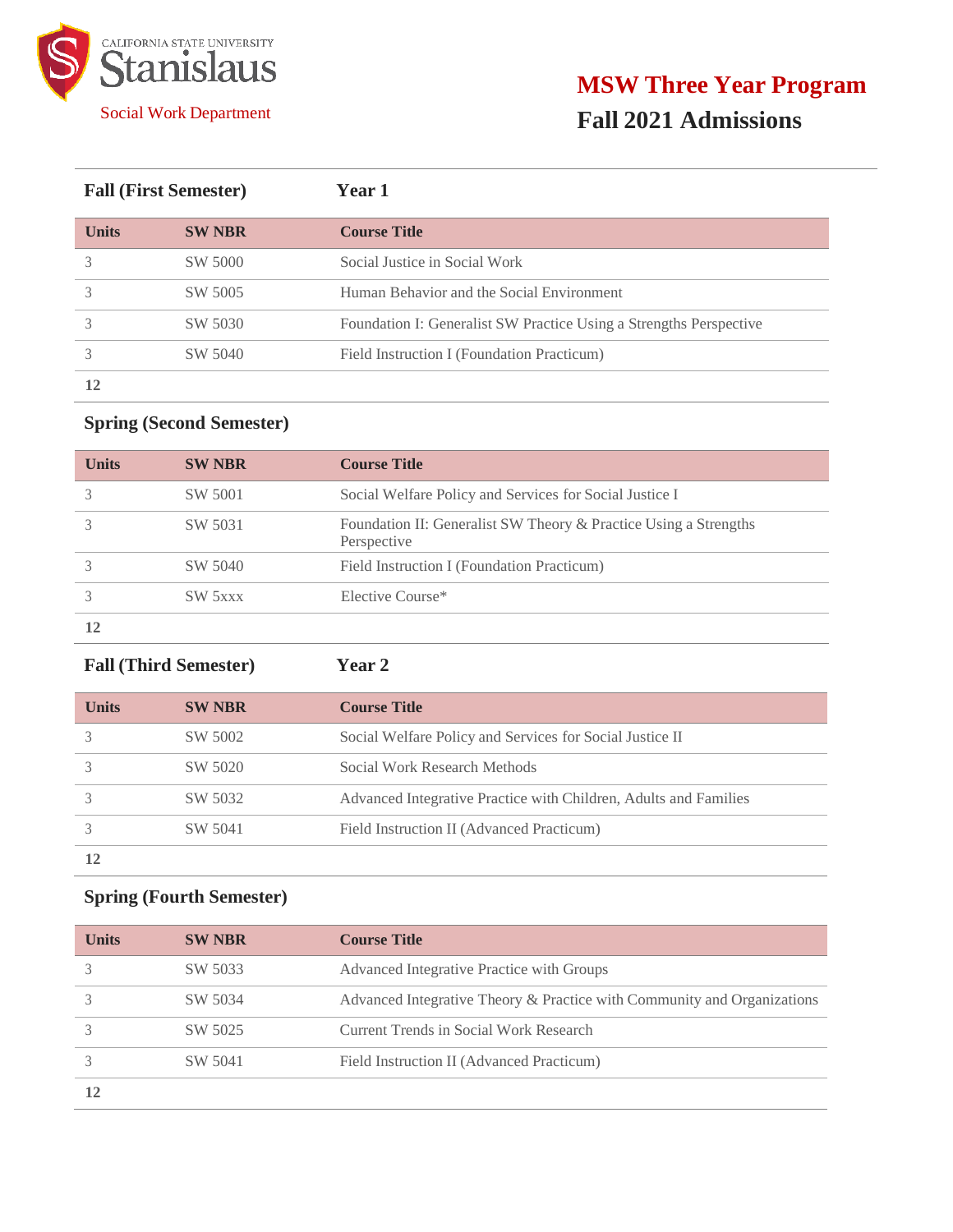| <b>Fall (Fifth Semester)</b> |                      | Year 3                                           |
|------------------------------|----------------------|--------------------------------------------------|
| <b>Units</b>                 | <b>SW NBR</b>        | <b>Course Title</b>                              |
|                              | SW 5960 or 5990      | Graduate Project Advising I or Thesis Advising I |
| $\mathfrak{D}$               | SW 5991              | Capstone                                         |
| 3                            | SW 5xxx              | Elective Course*                                 |
| 6                            |                      |                                                  |
| OR                           | <b>EXAM SCHEDULE</b> |                                                  |
| 3                            | SW 5xxx              | Elective Course*                                 |
| 3                            | SW 5xxx              | Elective Course*                                 |
| 6                            |                      |                                                  |

### **Spring (Sixth Semester)**

| <b>Units</b>   | <b>SW NBR</b>        | <b>Course Title</b>                                |
|----------------|----------------------|----------------------------------------------------|
|                | SW 5962 or 5992      | Graduate Project Advising II or Thesis Advising II |
| $\mathfrak{D}$ | SW 5991              | Capstone                                           |
| 3              | SW 5xxx              | Elective Course*                                   |
| 6              |                      |                                                    |
| <b>OR</b>      | <b>EXAM SCHEDULE</b> |                                                    |
| 3              | SW 5975              | <b>Culminating Seminar</b>                         |
| 3              | SW 5xxx              | Elective Course*                                   |
| 6              |                      |                                                    |

**TOTAL 60 Units \***Consult with your academic advisor

- Thesis/Project students 51 units required plus 9 units of electives
- Exam students 48 units required plus 12 units of electives
- Field Practicum days are Tuesdays and Thursdays

## **\*Elective Courses**

SW 5011 - Psycho-Social Assessment (3 units)

SW 5012 - Integrated Behavioral Health: Recovery, Resilience, Wellness (3 units)

SW 5013 - Social Work Practice with Death, Grief, and Loss (3 units)

SW 5014 - Law and Ethics in Social Work Practice (3 units)

SW 5016 - Social Work Practice with Trauma Survivors (3 units)

- SW 5017 Social Work in Healthcare (3 units)
- SW 5042 Social Work Practice with Children and Adolescents Involved in the Justice System (3 units)
- SW 5043 Advanced Assessment and Intervention in Child Abuse and Neglect (3 units)
- SW 5055 Social Work Practice: Addictions (3 units)
- SW 5058 Gerontological Social Work (3 units)
- SW 5060 Child Welfare Information Systems (1 unit)
- SW 5950 Selected Topics in Social Work (1-5 units)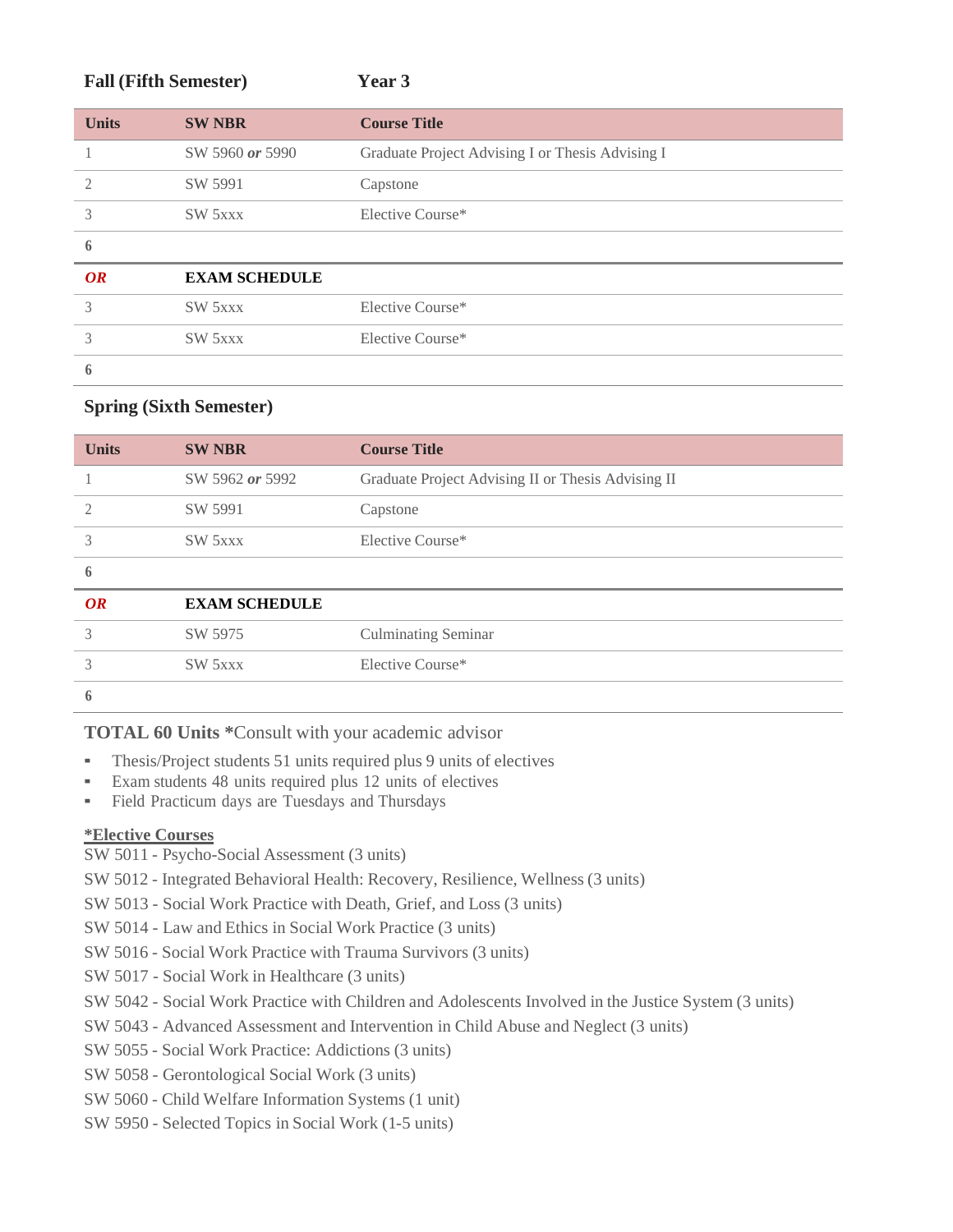#### APPLICATION FOR ADVANCEMENT TO CANDIDACY CSU STANISLAUS MASTER OF SOCIAL WORK PROGRAM **For Students Admitted August 2021**

| ∟as*<br>Пt           | וה<br>ш<br><b>NGLI</b> | Middle<br>'Nar<br>шс |
|----------------------|------------------------|----------------------|
| Phor.<br>W∩r<br>ווטו | .<br>Home              | SIL                  |

Title IV-E:  $\Box$  Yes  $\Box$  No Mental Health Stipend:  $\Box$  Yes  $\Box$  No

List courses needed for Master's program only. DO NOT LIST PREREQUISITES.

| Course                                                                | <b>Title of Course</b>                                                                                 | Instructor | Sem/Year Completed | <b>Units</b>   | Grade |  |
|-----------------------------------------------------------------------|--------------------------------------------------------------------------------------------------------|------------|--------------------|----------------|-------|--|
| Required Courses (48 units with exam or 51 units with thesis/project) |                                                                                                        |            |                    |                |       |  |
| 5000                                                                  | Social Justice in Social Work                                                                          |            | Fall               | 3              |       |  |
| 5001                                                                  | Social Welfare Policy and Services for Social Justice I                                                |            | Spring             | 3              |       |  |
| 5002                                                                  | Social Welfare Policy and Services for Social Justice II                                               |            | Fall               | 3              |       |  |
| 5005                                                                  | Human Behavior and the Social Environment I                                                            |            | Fall               | 3              |       |  |
| 5020                                                                  | Social Work Research Methods                                                                           |            | Fall               | 3              |       |  |
| 5025                                                                  | <b>Current Trends in Social Work Research</b>                                                          |            | Spring             | 3              |       |  |
| 5030                                                                  | Foundation I: Generalist SW Practice Using a Strengths<br>Perspective                                  |            | Fall               | 3              |       |  |
| 5031                                                                  | Foundation II: Generalist SW Practice Using a Strengths<br>Perspective                                 |            | Spring             | 3              |       |  |
| 5032                                                                  | Advanced Integrative Practice with Children, Adults, and Families                                      |            | Fall               | 3              |       |  |
| 5033                                                                  | Advanced Integrative Practice with Groups                                                              |            | Spring             | 3              |       |  |
| 5034                                                                  | Advanced Integrative Theory and Practice with Community and<br>Organizations                           |            | Spring             | 3              |       |  |
| 5040                                                                  | Field Instruction (Practicum) I                                                                        |            | Fall               | 3              |       |  |
| 5040                                                                  | Field Instruction (Practicum) I                                                                        |            | Spring             | 3              |       |  |
| 5041                                                                  | Field Instruction (Practicum) II                                                                       |            | Fall               | 3              |       |  |
| 5041                                                                  | <b>Field Instruction (Practicum) II</b>                                                                |            | Spring             | 3              |       |  |
| 5960 OR<br>5990                                                       | Graduate Project Advising I or<br>Thesis Advising I                                                    |            | Fall               | 1              |       |  |
| <b>AND</b>                                                            |                                                                                                        |            |                    |                |       |  |
| 5962 OR<br>5992                                                       | Graduate Project Advising II or<br>Thesis Advising II                                                  |            | Spring             | 1              |       |  |
| <b>AND</b>                                                            |                                                                                                        |            |                    |                |       |  |
| 5991                                                                  | Capstone                                                                                               |            | Fall               | 2              |       |  |
| 5991                                                                  | Capstone                                                                                               |            | Spring             | $\overline{2}$ |       |  |
| <u>OR</u>                                                             |                                                                                                        |            |                    |                |       |  |
|                                                                       | 5975<br>3<br><b>Culminating Seminar</b><br>Spring                                                      |            |                    |                |       |  |
|                                                                       | Electives (minimum 12 units with exam OR 9 units with thesis/project)                                  |            |                    |                |       |  |
| 5011                                                                  | <b>Psycho-Social Assessment</b>                                                                        |            |                    | 3              |       |  |
| 5012                                                                  | Integrated Behavioral Heath: Recovery, Resilience, Wellness                                            |            |                    | 3              |       |  |
| 5013<br>5014                                                          | Social Work with Death, Grief and Loss<br>Law and Ethics in Social Work Practice                       |            |                    | 3              |       |  |
| 5016                                                                  | Social Work Practice with Trauma Survivors                                                             |            |                    | 3<br>3         |       |  |
| 5017                                                                  | Social Work in Healthcare                                                                              |            |                    | 3              |       |  |
|                                                                       |                                                                                                        |            |                    |                |       |  |
| 5042                                                                  | Social Work Practice with Children and Adolescents Involved in<br>the Justice System                   |            |                    | 3              |       |  |
| 5043                                                                  | Advanced Assessment and Intervention in Child Abuse and<br>Neglect<br>Social Work Practice: Addictions |            |                    | 3              |       |  |
| 5055                                                                  |                                                                                                        |            |                    | 3              |       |  |
| 5056                                                                  | <b>Cultural Competency for Supervision and Training</b>                                                |            |                    | 3              |       |  |
| 5057                                                                  | <b>International Social Work</b>                                                                       |            |                    | 3              |       |  |
| 5058                                                                  | <b>Gerontological Social Work</b>                                                                      |            |                    | 3              |       |  |
| 5060                                                                  | <b>Child Welfare Information Systems</b>                                                               |            |                    | 1              |       |  |
| 5950                                                                  | Selected Topics in Social Work Healthcare                                                              |            |                    | 3              |       |  |
|                                                                       | <b>TOTAL UNITS COMPLETED (60 required for graduation)</b>                                              |            |                    |                |       |  |